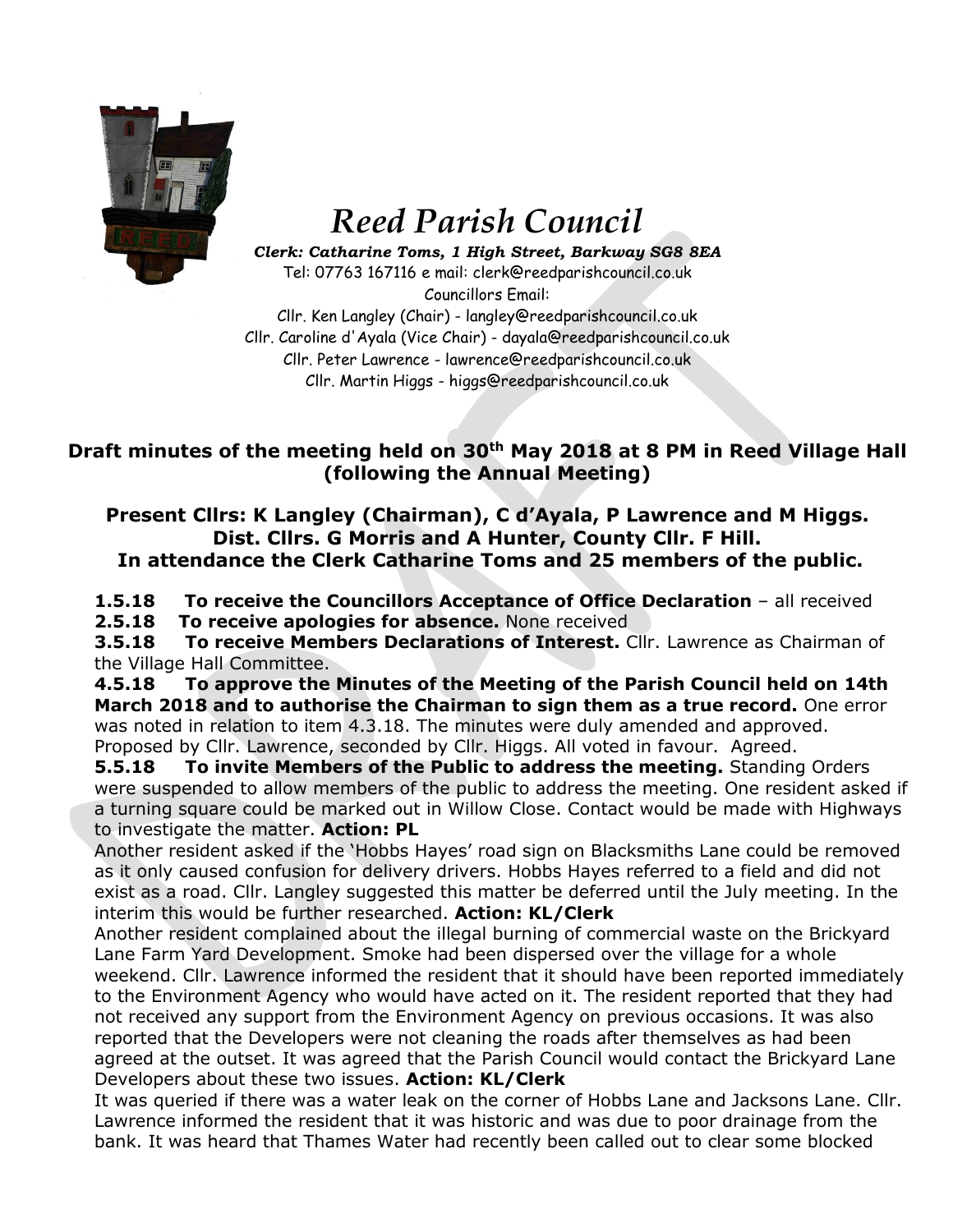drains and the Council was asked if they could make residents aware not to put inappropriate things down the drains. This was considered by the Council to be outside its remit.

**6.5.18 Chairman's Report.** Cllr. Langley would read out the Chairman's report as part of the Annual Parish Meeting following on from this meeting. (See Appendix).

**7.5.18 To approve the Annual Governance Statement** – This document had been previously circulated to all Councillors. It was proposed by Cllr. D'Ayala, seconded by Cllr. Higgs and agreed by all. Approved.

**8.5.18 To approve the Summary Accounting Statement** - This document had been previously circulated to all Councillors. Cllr. Higgs queried the £32,907 assets figure. The clerk reported that this included all items such as play area equipment and bench seats. It was proposed by Cllr. Lawrence, seconded by Cllr. Higgs and agreed by all. Approved.

**9.5.18 To complete, sign and date Exemption Certificate** – This document had been circulated previously to all Councillors. It was to submit to the External Auditors to exempt the Parish Council from an External Audit as it had income of less than £25,000. It was proposed by Cllr. D'Ayala and seconded by Cllr. Lawrence and agreed by all. Approved.

**10.5.18 To adopt proposed Reed Parish Council Privacy Policy** – It was explained that this was a requirement under the new General Data Protection Regulations 2018 (GDPR). The document had been previous circulated to all Councillors. It was proposed by Cllr. Higgs and seconded by Cllr. Lawrence and agreed by all to adopt the policy. Approved.

**11.5.18 To appoint an additional bank signatory** - It was proposed by Cllr. Higgs and seconded by Cllr. Lawrence and agreed by all that Cllr. D'Ayala become a bank signatory. Approved.

**12.5.18 Accounts for Payment. Including Insurance renewal** - The Clerk reported that she had obtained 3 quotations for insurance based on current cover levels. Prices were £640, £444 and £223.20. It was proposed by Cllr. Lawrence, seconded by Cllr. Higgs and agreed by all to renew the Local Councils Policy through BHIB Ltd, which was underwritten by Aviva, for a premium of £223.20. Approved. In addition accounts for payment included tree maintenance, litter picking for 2017/18, HAPTC annual subscription, Clerk's expenses to include printing and postage and the Clerk's salary and PAYE, all of which were agreed.

13.5.18 **To consider and make comment on planning application:**

**Change of use of agricultural land to residential. Erection of single storey detached double garage (for use in association with residential barn conversion previously approved under 16/009271).**

**The Grain Barn, Church Lane, Reed, Royston, Hertfordshire, SG8 8AP. Case Ref No:**  18/01163/FP – It was noted that this application had been discussed and decided on at last Parish Council meeting in March. Since then it had been withdrawn and resubmitted with the addition of change of use for the land. Cllr. d'Ayala pointed out that it seemed unhelpful that applicants did not apply for permission to cover all aspects of a project from the outset. It was proposed by Cllr. Higgs, seconded by Cllr. Lawrence and agreed by all that there was no objection to this application. However, observations would be made, as before, about extending the planting and in additional about dealing with multiple applications relating to one site. The Clerk to respond to NHDC. **Action: Clerk**

**14.5.18 To consider and make comment on planning application:**

 **Full Permission Householder : Single storey front extensions.**

 **1 Church Close, Reed, Royston, SG8 8AN. Case Ref No: 18/01260/FPH** – After some discussion, it was proposed by Cllr. Higgs and seconded by Cllr. Lawrence and agreed by all that there was no objection to this application. Approved. The Clerk to respond to NHDC.  **Action: Clerk**

**15.5.18 To receive matters for report and or referral to next agenda. (Information only)** Possible modification to Standing Orders. Location of grit bins. Hobbs Hayes signage. Fencing of Cart Pond. Neighbourhood Watch. Highways matters.